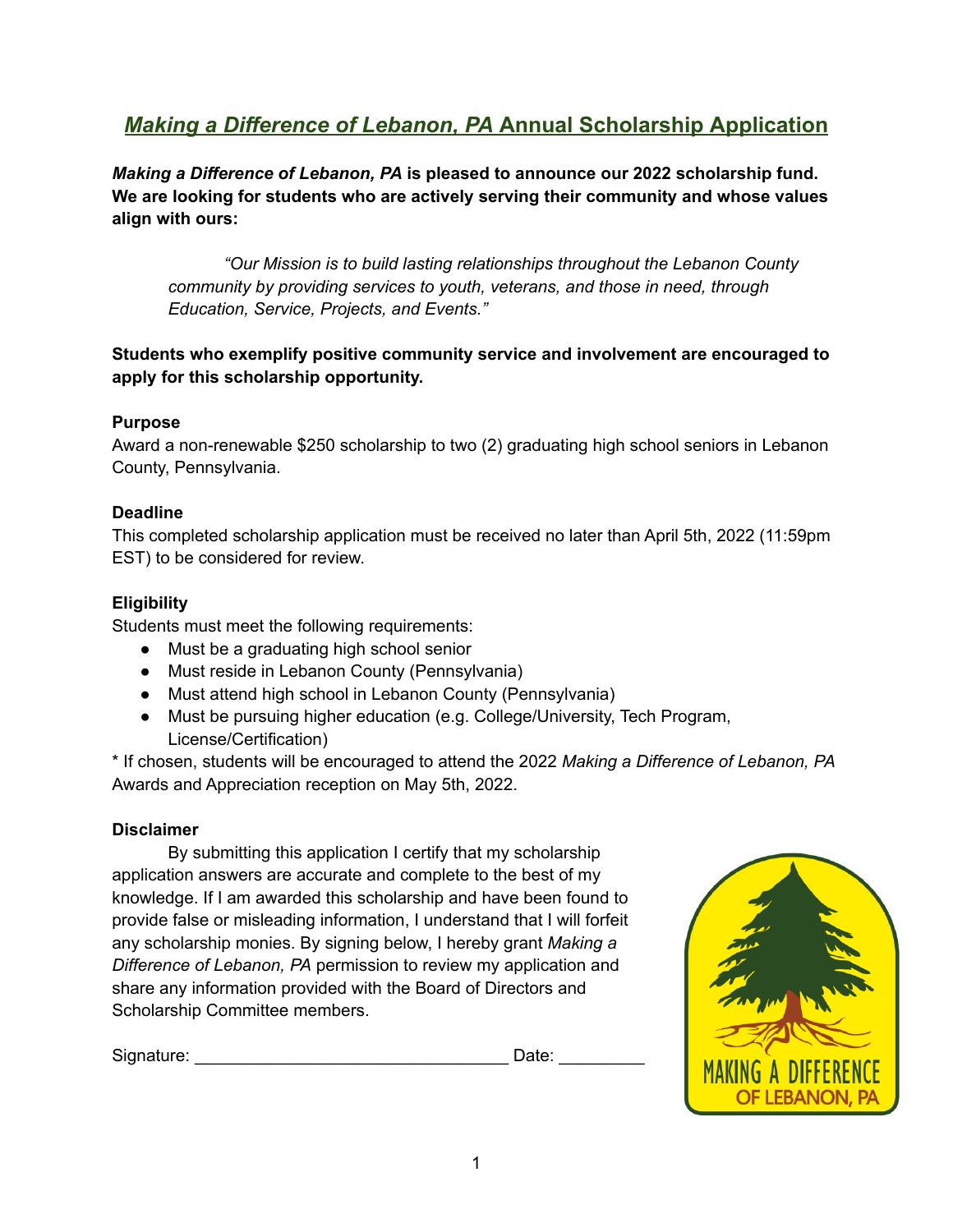# **Scholarship Application**

| Applicant Name: Mannell Applicant Name:                                                                       |
|---------------------------------------------------------------------------------------------------------------|
|                                                                                                               |
|                                                                                                               |
| Phone Number: ________________________Email Address: ___________________________                              |
| Parent/Guardian Name(s): 2008 2009 2009 2010 2020 2031 2040 2051 2052 2053 2054 2055 2056 2057 2058 2059 2059 |
|                                                                                                               |
|                                                                                                               |
|                                                                                                               |
| Reference (e.g. coach, teacher, pastor): Manual Communication of the Reference (e.g. coach, teacher, pastor): |
|                                                                                                               |
| <b>Community Service, Volunteering, and/or School Activity Involvement:</b>                                   |
|                                                                                                               |
|                                                                                                               |
| Additional information you would like to provide to the committee:                                            |
|                                                                                                               |
|                                                                                                               |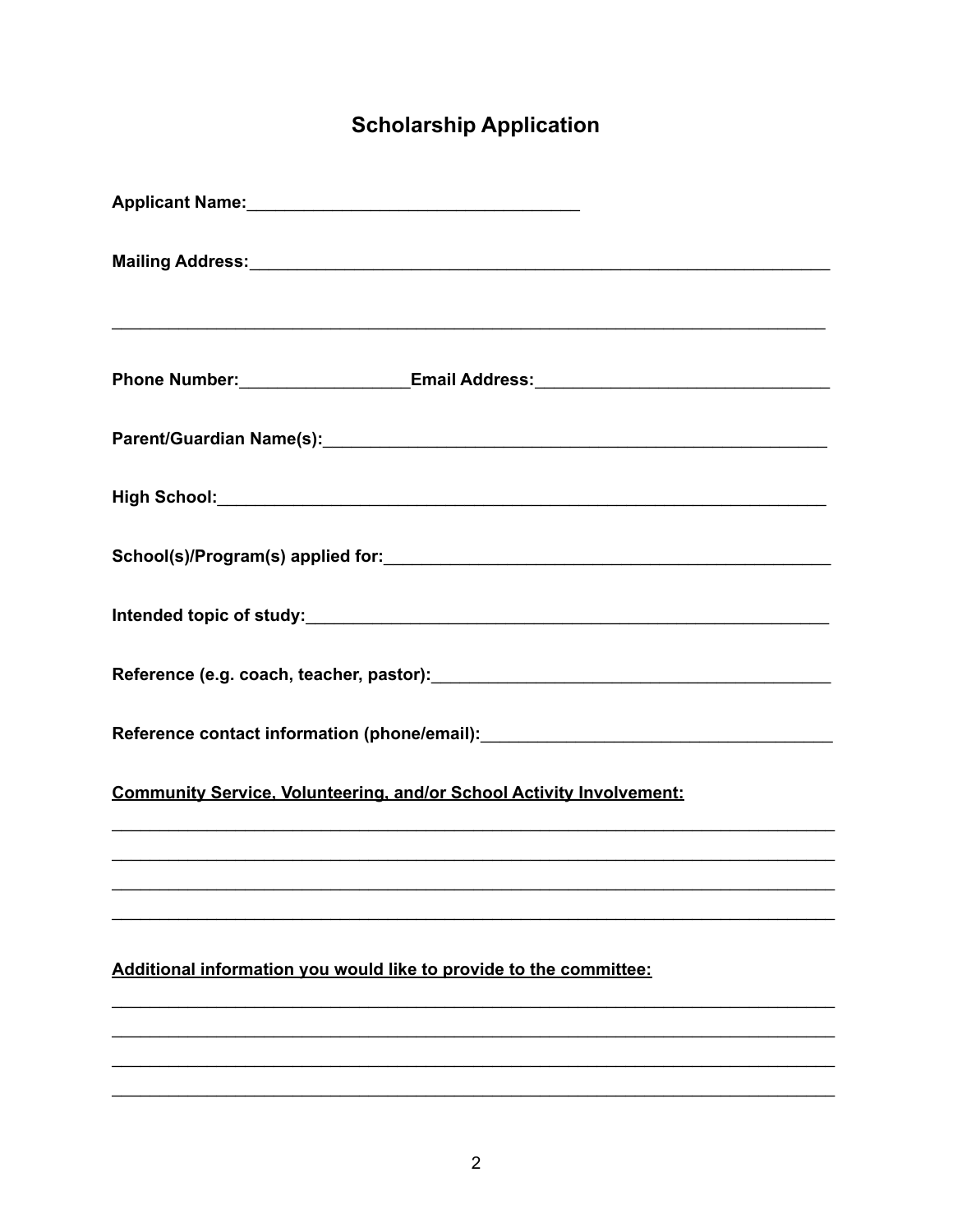Essay: In 500 words or less, please share what you have done to make a difference in your school or community over the last year.